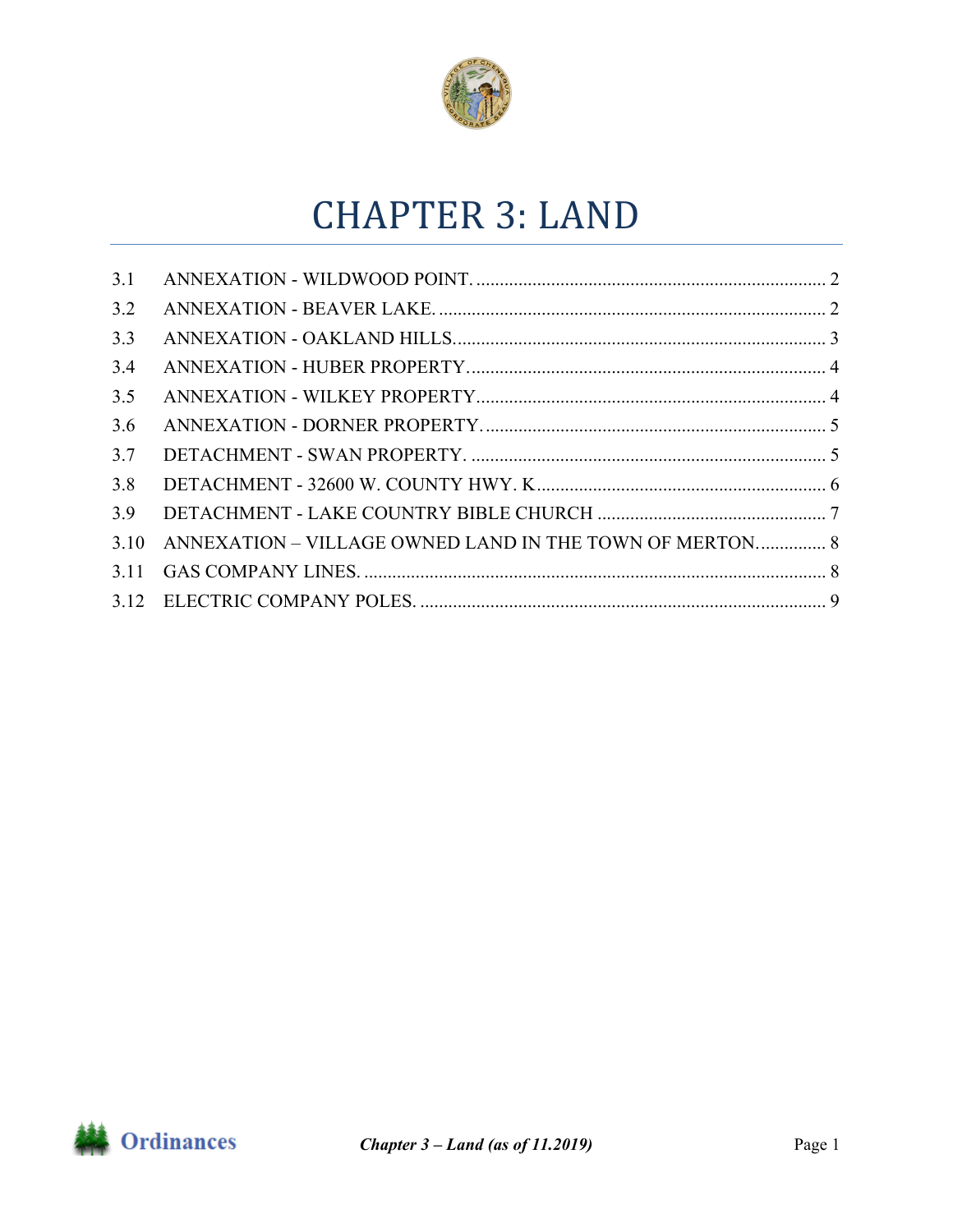

# CHAPTER 3: LAND

## **3.1 ANNEXATION - WILDWOOD POINT.**

(1) The following described territory owned by, and lying contiguous to the Village in Waukesha County, Wisconsin, is hereby annexed to the Village:

That part of the South West one quarter and South East one quarter of Section 20, Town 8 North, Range 18 East, in the Town of Merton, Waukesha County, Wisconsin, bounded and described as follows: Commencing at a point in the north line of said south west 1/4 Section 20, which point is 200.00 feet West of the north east corner of said south west  $1/4$  Section 20; thence continuing West along the north line of said south west 1/4 Section 20 418.25 feet to its intersection with the west line of the east 1/2 of the east 1/2 of said south west 1/4 Section 20; thence S. 4° 19' W. along the west line of the east 1/2 of the east 1/2 of said south west 1/4 Section 20, 1071.85 feet to a point in the centerline of the present pavement of County Trunk Highway "K"; thence S. 72° 05' 30" E. along the centerline of the present pavement of said highway 79.00 feet to an angle point; thence S. 79° 34' 30" E. along the centerline of the present pavement of said highway 277.10 feet to an angle point; thence S. 76° 59' E. along the centerline of the present pavement of said highway 285.00 feet to a point in the east line of said south west 1/4 Section 20; thence N. 3° 24' E. along the east line of said south west 1/4 Section (west limits of the Village of Chenequa) 455.33 feet to a point; thence N. 84° 21' W. on a line 78.00 feet to a point; thence N. 67° 38' W. on a line 131.24 feet to a point; thence N. 20° 46' E. on a line 101.00 feet to the west corner of Lot 19, Wildwood Point, a subdivision; thence N. 36° 41' E. along the westerly line of Lots 19, 18, 17, and 16, 380.00 feet to a point; thence N. 36° 19' W. on a line 367.00 feet to the place of beginning, containing 15.02 acres of land, more or less.

(2) The name of the town from which said annexed territory is detached is Town of Merton.

Note: The annexation was approved by the Village on February 8, 1954.

#### **3.2 ANNEXATION ‐ BEAVER LAKE.**

(1) The following territory lying contiguous to the Village in Waukesha County, Wisconsin, is hereby annexed to the Village:

Parcel A: - All that part of the Southeast 1/4 of Section 21, in Township 8 North, of Range 18 East, in the Town of Merton, Waukesha County, Wisconsin, bounded and described as follows: Commencing at a point in the boundary of the Village of Chenequa and in the South 1/16th line of said Section 21, which point is 697 feet West of the East 1/8th line of said Section 21; thence South 1° 15' West, along said boundary of said Village, 465 feet to a point; thence South 81<sup>°</sup> 15' East, along said boundary of said Village, 185 feet to a point; thence South 8<sup>°</sup> West, along said boundary of said Village, 329 feet, more or less, to a point which is 50 feet North 8° East from the center line of a public highway; thence Southeasterly along said boundary

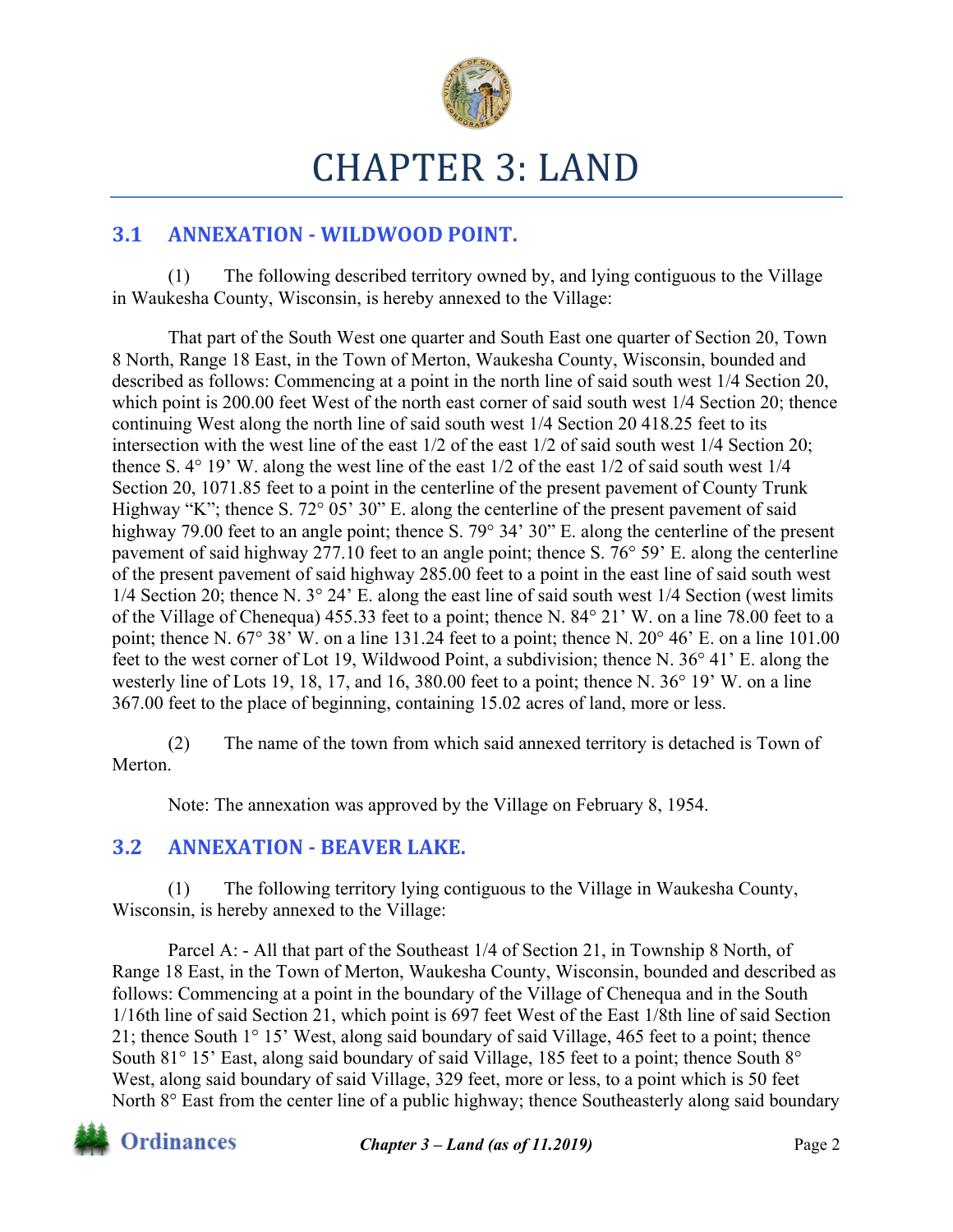

of said Village on a line parallel to and 50 feet Northeast of the center line of said public highway, 107 feet, more or less, to a point in the West line of lands belonging to Charlotte H. Thomas; thence North 6° 50' East, along the West line of said lands belonging to Charlotte H. Thomas, 367 feet to a point; thence North 2½° East, along said West line of said lands belonging to Charlotte H. Thomas, 507 feet to a point in said boundary of said Village and in the South 1/16th line of said Section 21; thence West, along said boundary of said Village and along said South 1/16th line of said Section 21, 267 feet to the place of beginning.

Parcel B: - That part of Lots 7 and 8 in Subdivision of Lots 1 to 13 inclusive of Beaver Lake Hotel & Land co. Subdivision in the West 1/2 of the Southeast 1/4 of Section 21 and part of Government Lot 1 in Section 28, all in Township 8 North, of Range 18 East, in the Town of Merton, Waukesha County, Wisconsin, bounded and described as follows: Commencing at a point in the boundary of the Village of Chenequa, which point is the Southwesterly corner of said Lot 8; thence South 78° 43' East along said boundary of said Village and along said South line of said Lot 8 (being also the South line of Lot 13 in said Beaver Lake Hotel & Land Co. Subdivision) 484 feet to the shore of Beaver Lake; thence Northeasterly along the shore of Beaver Lake 54 feet, more or less, to the Southeasterly corner of lands conveyed to Ralph A. Salick and Hazel C. Salick, his wife, by a deed recorded in the office of the Register of Deeds in and for Waukesha County, Wisconsin, in Volume 705 of Deeds, on page 524, as Document No. 439246; thence North 74° 14' West along the Southerly line of said Salick lands 313.01 feet to a point; thence North 35° 46' West along the Southwesterly line of said Salick lands 110.11 feet to a point; thence North 72° 57' West along the Southerly line of said Salick lands 77.50 feet to a point in the Westerly line of said Lot 7 and in the said boundary of said Village, which point is also the Southwesterly corner of said Salick lands; thence South 25° 15' West along the Westerly lines of said Lots 7 and 8 and along said boundary of said Village 158 feet, more or less, to the place of beginning.

(2) The above described territory is owned by the Chenequa Country Club Realty Corporation and is detached from the Town of Merton, pursuant to Section 66.0217 Wisconsin Statutes, and pursuant to the petition for direct annexation duly executed and filed thereunder with the Village Clerk by the Chenequa Country Club Realty Corporation on January 25, 1963, and accepted by the Village Board on February 11, 1963.

#### **3.3 ANNEXATION - OAKLAND HILLS.**

(1) The following territory lying contiguous to the Village in Waukesha County, Wisconsin, is hereby annexed to the Village:

All that part of the Northwest 1/4 of Section 29, Town 8 North, Range 18 East, Town of Merton, Waukesha County, Wisconsin described as follows:

Commencing at the Northwest corner of said Section 29; thence East along the North line of said Section 1435.50 feet (87 rods); thence South 66.00 feet (4 rods); thence Southwesterly and along the Easterly line of lands described in Volume 182, page 414, Document #125950 of Deeds of Waukesha County records, 130.00 feet more or less to the West 1/8 Section line of

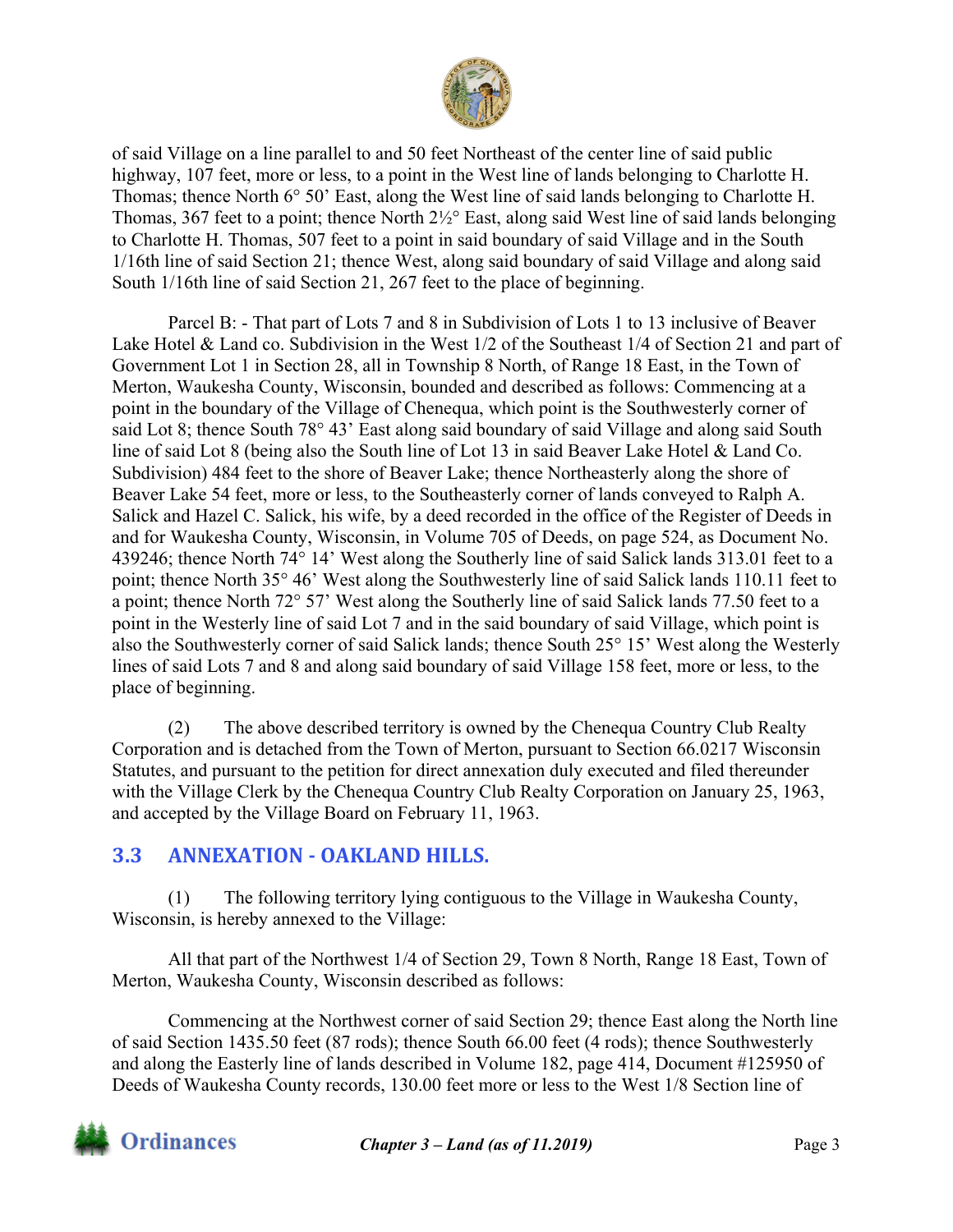

Section 29 and the present Village Limits boundary line of the Village of Chenequa and point of beginning of lands herein described; thence South along the West 1/8 Section and along the present Village Limits line, 1150.00 feet more or less to the North 1/16 line of said Section 29; thence West along said North 1/16 Section line and along the present Village of Chenequa limits line 980.00 feet more or less to the Easterly line of lands described in Volume 182, page 414, Document #125950 of Deeds of Waukesha County records; thence North 13° 0' East along said line to the South line of lands described in Volume 212, page 195, Document #157566 of Deeds of Waukesha County records; thence North 82° 0' East along the South line of lands described in Volume 212, page 195, Document #157566, 662.00 feet; thence North 13° 30' West along the Easterly line of lands described in Volume 212, page 195, Document #157566, 584.00 feet to the most Northerly corner of said lands; thence Northerly along the Easterly line of lands described in Volume 182, page 414, Document #125950, 620.00 feet more or less to the point of beginning of land herein described.

(2) The above described territory is owned by the Provident Realty Company and is detached from the Town of Merton, pursuant to Section 66.0217, Wisconsin Statutes, and pursuant to the petition for direct annexation filed thereunder with the Village Clerk-Treasurer by the Provident Realty Company on April 8, 1963.

# **3.4 ANNEXATION ‐ HUBER PROPERTY.**

(1) The following described territory owned by, and lying contiguous to, the Village in Waukesha County, Wisconsin, is hereby annexed to the Village:

That parcel of the South West 1/4 of Section 20 in Township 8 North, Range 18 East, in the Town of Merton, bounded and described as follows: Commencing at the South 1/4 comer of Section 20, the place of beginning of the parcel hereinafter described; thence North 03°20'03" East 1477.16 feet to a point on the centerline of County Trunk Highway "K"; thence North 76°59'00" West along said centerline 285.00 feet; thence North 79°34'30" West further along said centerline 277.10 feet; thence North 72°05'30" West further along said centerline 79.00 feet; thence South 4°19'00" West 1630.82 feet; thence North 88°53'00" East 662.35 feet to the place of beginning. RESERVING therefrom a strip of land 33 feet in width lying South and adjacent to the above-described centerline of County Trunk Highway "K", for highway purposes.

(2) The above-described property is annexed to the Village and zoned Residence District.

Note: The annexation was approved by the Village on February 9, 2004.

## **3.5 ANNEXATION - WILKEY PROPERTY.**

(1) The following territory lying contiguous to the Village in Waukesha County, Wisconsin, is hereby annexed to the Village.

Being a part of the SE 1/4 of Section 33, T.8N., R.1SE., Town of Merton, Waukesha County, Wisconsin, more fully described as follows;



*Chapter 3 – Land (as of 11.2019)* Page 4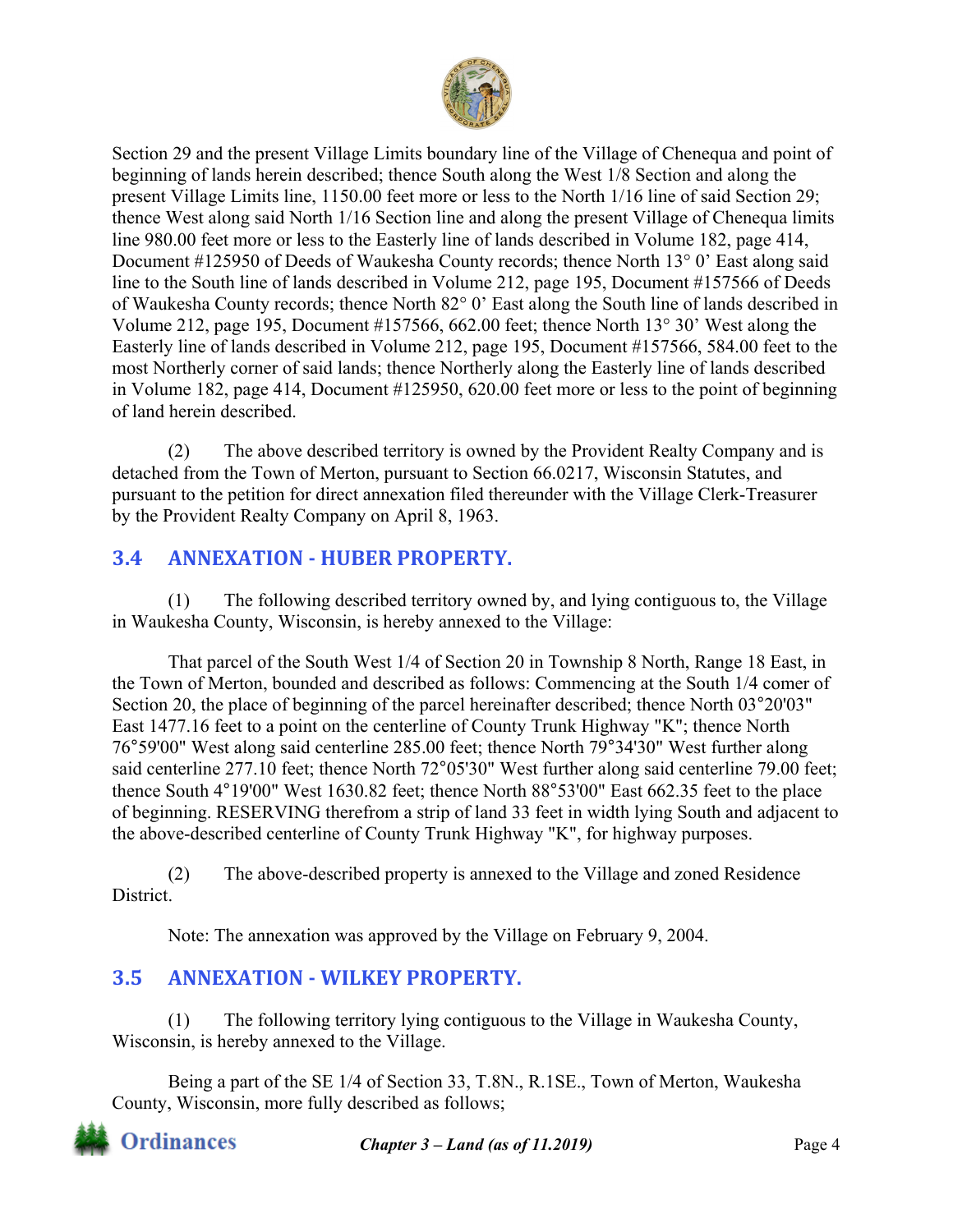

Commencing at the South 1/4 corner of said Section 33; thence N01°10'22"E, along the West line of said SE 1/4, 1862.35 feet to a point; thence S88°49'38"E, 194.71 feet to a point; thence N89°36'25''E, 255.38 feet to the Village Limits line of the Village of Chenequa, and the point of beginning of the hereinafter described lands; thence N01°10'22"E, along said Village Limits line, 394.50 feet to a point; thence N89°38'24''E, 296.91 feet to a point; thence S01°13'39''W, 394.34 feet to a point; thence S89°36'25'W, 296.54 feet to the Village Limits line and the place of beginning. Said lands containing 116,988 sq. ft. (2.685 acres).

(2) The above described territory is owned by Richard and Susan Wilkey and has a population of two (2). The above described territory was annexed from the Town of Merton pursuant to Section 66.0217(2) Wisconsin Statutes and pursuant to the petition for direct annexation duly executed and filed thereunder with the Village Clerk on May 7, 2008 and accepted by the Village Board on June 9, 2008.

## **3.6 ANNEXATION ‐ DORNER PROPERTY.**

(1) The following described territory lying contiguous to, the Village in Waukesha County, Wisconsin, is hereby annexed to the Village:

All that part of Lot 2 CSM 11860 and located in the NW ¼ of the SE ¼ of Section 33, all located in the T.8N., R18E., Town of Merton, Waukesha County, Wisconsin, more fully described as follows:

Commencing at the East ¼ Corner of Section 33, T.08N., R.18E.; Thence S89°43'40"W, along the North line of the SE ¼ of said Section 33, a distance of 1943.05 feet to a point on the East line of said Lot 2 and the point of beginning of the hereinafter description.

Thence S00°16'20"E, along said Lot 2, a distance of 132.49 feet; thence S89°42'16"W, along the south line of said Lot 2, a distance of 253.65 feet; thence N00°15'49"W, 132.59 feet; thence N89°43'40"E, 253.63 feet to the point of beginning

Said lands contain 33,671.88 Sq.Ft. (0.773 acres)

(2) The above-described property is owned by Wolfgang Dorner and is detached from the Town of Merton, pursuant to Section 66.0217(2), Wisconsin Statutes, and pursuant to the petition for direct annexation duly executed and filed thereunder with the Village Clerk-Treasurer and the Town of Merton on August 27, 2019 and accepted by the Village Board on October 14, 2019.

## **3.7 DETACHMENT · SWAN PROPERTY.**

(1) The following territory lying in the Village in Waukesha County, Wisconsin, is hereby detached from the Village, provided that the Town of Merton accepts the terms of this Ordinance as provided in Section 66.0227 Wisconsin Statutes and the failure of the Town Board of Merton to adopt an ordinance as provided in Section 66.0227 Wisconsin Statutes shall make this ordinance void:

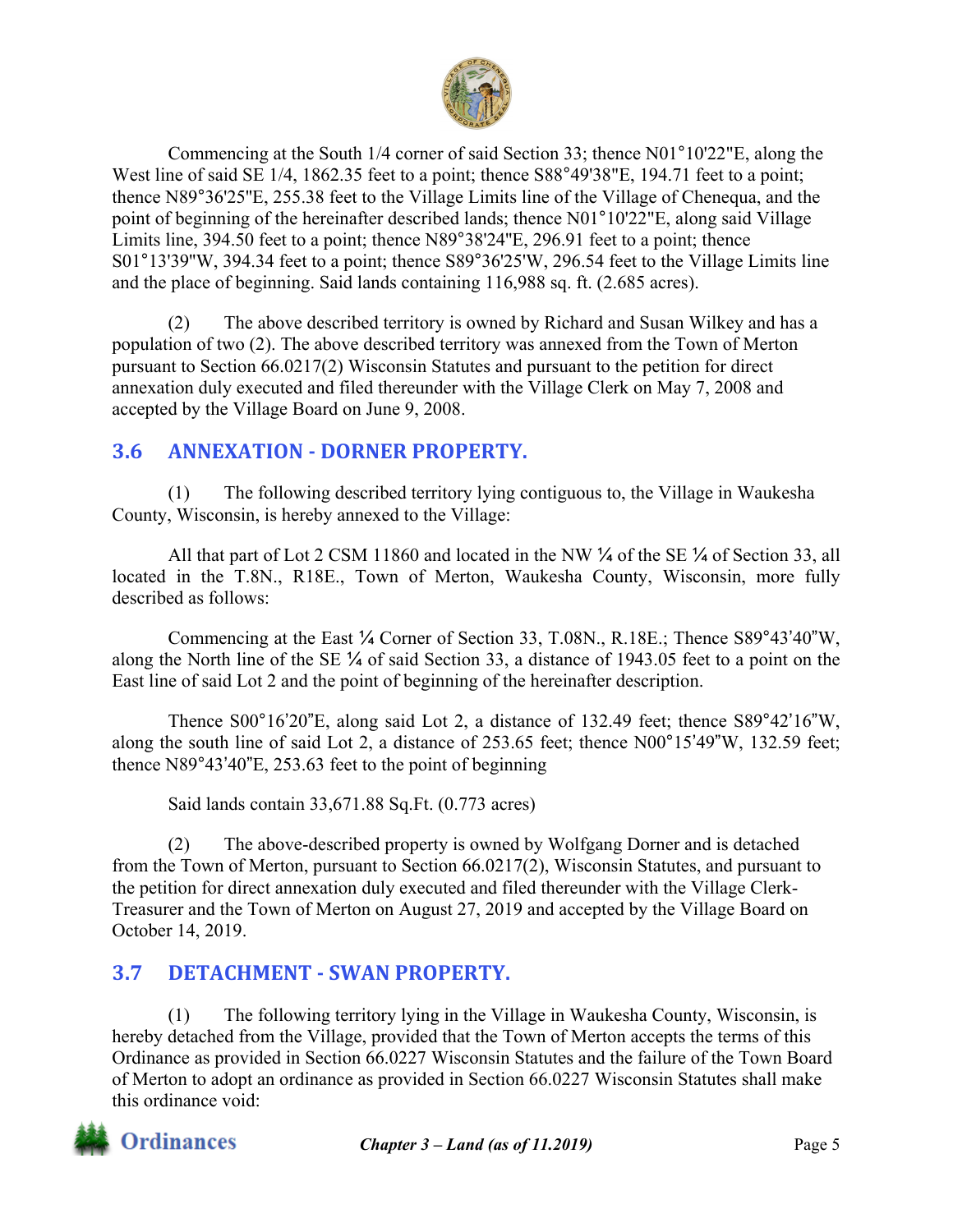

All that part of the Northeast One-quarter of Section 31, Town 8 North, Range 18 East, Waukesha County, Wisconsin, bounded and described as follows:

Commencing at the Northeast Corner of Section 31; thence South 87 degrees 57 minutes West, along the North line of said section, 80.00 feet; thence South 1 degree 29 minutes 50 seconds East, parallel to the East line of Section 31, 24.00 feet to the place of beginning of the parcel hereinafter described; thence continuing South 1 degree 29 minutes 50 seconds East, 418.76 feet; thence North 88 degrees 30 minutes 10 seconds East, 30.00 feet; thence South 1 degree 29 minutes 50 seconds East, 60.00 feet; thence South 88 degrees 30 minutes 10 seconds West, 30.00 feet; thence South 1 degree 29 minutes 50 seconds East, 956.01 feet; thence South 88 degrees 32 minutes West, 20.00 feet; thence North 1 degree 29 minutes 50 seconds West, 1434.57 feet; thence North 87 degrees 57 minutes East, parallel to the aforementioned North line of Section 31, 20.00 feet to the place of beginning containing 0.700 acres.

(2) The above described real estate is owned by E. Earling Swan and Henrietta J. Swan, whose petition for detachment of the same from the Village, was filed with the Village Clerk-Treasurer on May 6, 1965, pursuant to Section 66.0227 Wisconsin Statutes.

(3) Upon the adoption by the Town Board of Merton of an ordinance accepting the terms of this ordinance as provided in Section 66.0227 Wisconsin Statutes, the said real estate shall be exempt from further taxation and assessment by the Village and henceforth be subject to taxation and assessment, if any, as a part of the Town of Merton for any and all purposes provided by law.

(4) No adjustment of assets and liabilities between the Town of Merton and the Village shall be made pursuant to Section 66.0235 Wisconsin Statutes with respect to the detachment of the above described real estate, and the general real estate taxes and special assessments levied against said real estate for the year 1965 shall be collected by the Village and shall not be apportioned between the Village and the Town of Merton.

Note: The detachment was approved by the Village on June 14, 1965.

#### **3.8 DETACHMENT ‐ 32600 W. COUNTY HWY. K**

(1) The following territory lying in the Village in Waukesha County, Wisconsin, is hereby detached from the Village and attached to the Town of Merton:

That part of the East One-Half of the East One-Half of the South West One Quarter of Section 20, and part of the South East One-Quarter of Section 20, all in Town 8 North, Range 18 East, in the Town of Merton, Waukesha County, Wisconsin, bounded and described as follows: Commencing at a point in the North line of said South West 1/4 Section 20, which point is 200.00 feet West of the North East corner of said 1/4 Section; thence continuing West along the North line of said South West 1/4 Section 20, 418.25 feet to a point in the West line of the East One-Half of the East One-Half of said South West 1/4 Section 20; thence S. 4°19' W. along the West line of the East One-Half of the East One-Half of said South West 1/4 Section 20, 1071.85 feet to a point in the center line of the present pavement of County Trunk Highway K; thence S.



*Chapter 3 – Land (as of 11.2019)* Page 6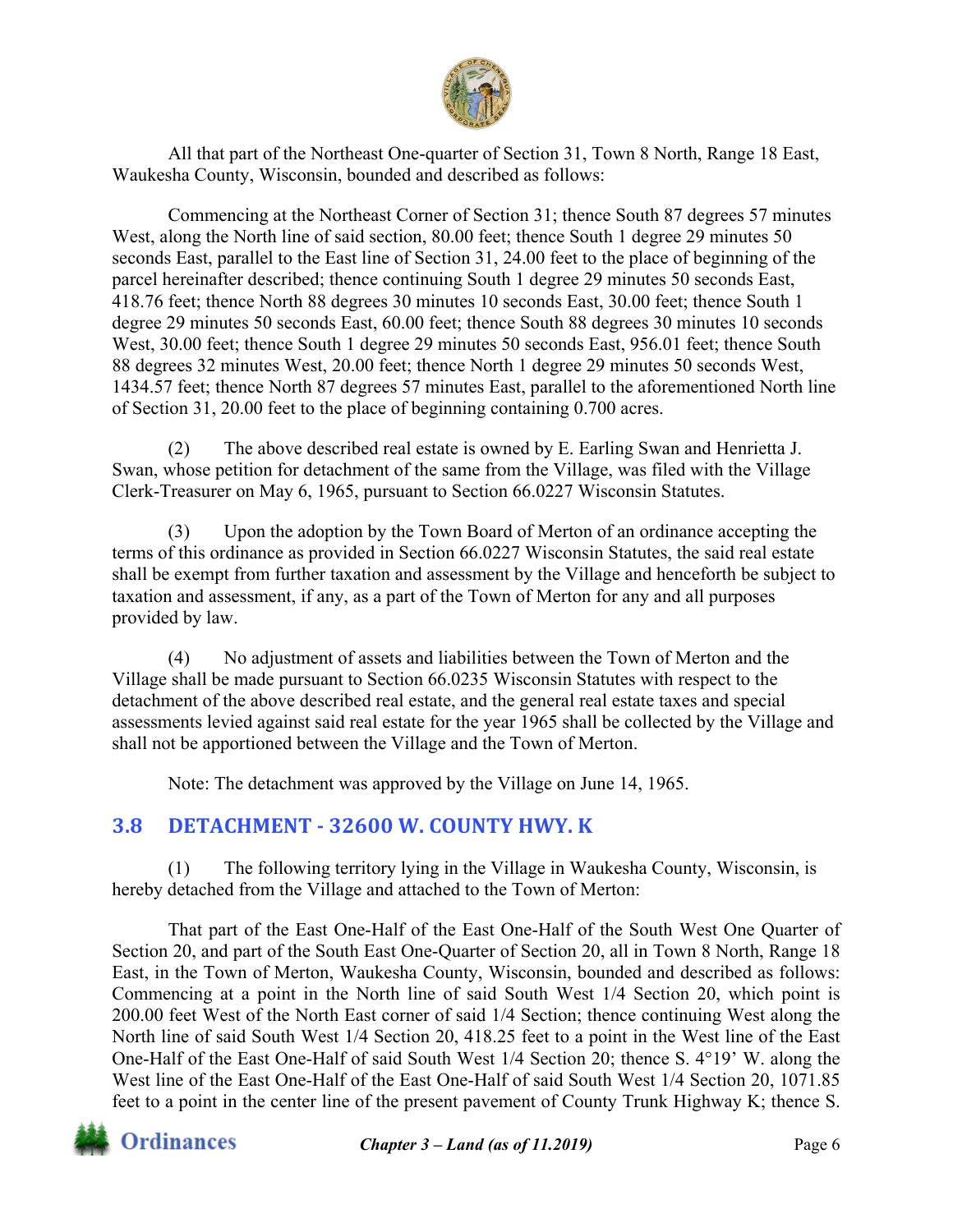

72°05'30" E. along the center line of the present pavement of said Highway, 79.00 feet to an angle point; thence S. 79°34'30" E. along the center line of the present pavement of said Highway, 277.10 feet to a point; thence N. 10°42' E. on a line, 358.12 feet to a point; thence N.  $22^{\circ}20'$  E. on a line, 103.89 feet to a point; thence N.  $20^{\circ}46'$  E. on a line, 101.00 feet to the West corner of Lot 19 in Wildwood Point, a subdivision; thence N. 36°41' E. along the westerly lines of Lots 19, 18, 17, and 16, 380 feet to a point; thence N. 36°19' W. on a line, 367.00 feet to the place of beginning; and

Also: that part of the South West Quarter (S.W.1/4) of Section 20, Town 8 North, Range 18 East, in the Town of Merton, Waukesha County, Wisconsin, bounded and described as follows: Commencing at the intersection of the East line of said 1/4 Section and the centerline of the present pavement of County Trunk Highway "K"; thence North 4 Degrees 00 Minutes 30 Seconds West along the East line of said 1/4 Section, 425.33 feet to the place of beginning of the land to be described, which point is marked by a stone monument; thence continuing North 4 Degrees 00 Minutes 30 Seconds West, along the East line of said 1/4 Section, 30.00 feet to a point; thence North 83 Degrees 44 Minutes 30 Seconds West on a line, 78.00 feet to a point; thence North 67 Degrees 01 Minute 30 Seconds West on a line, 131.24 feet to a point; thence South 14 Degrees 56 Minutes West, on a line, 103.89 feet to a point; thence North 80 Degrees 32 Minutes East, on a line, 236.66 feet to the place of beginning; and

That part of the South West One-Quarter of Section 20, Town 8 North, Range 18 East, in the Town of Merton, Waukesha County, Wisconsin, bounded and described as follows: Commencing at the intersection of the East line of said 1/4 Section and the centerline of the present pavement of County Trunk Highway "K"; thence N. 4°00'30" W. along the East line of said 1/4 Section, 425.33 feet to a point marked by a stone monument; thence S. 80°32' W. on a line, 236.66 feet to a point; thence S.  $3^{\circ}18'$  W. on a line, 358.12 feet to a point in the centerline of the present pavement of said Highway; thence S. 84°23' E. along the centerline of the present pavement of said Highway, 285.00 feet to the place of beginning.

Note: The detachment was approved by the Village on October 8, 2012.

## **3.9 DETACHMENT ‐ LAKE COUNTRY BIBLE CHURCH**

(1) The following territory is hereby detached from the Village in Waukesha County, Wisconsin and attached to the Village of Nashotah:

All that part of the Northeast 1/4 of Section 5, Township 7 North, Range 18 East, formerly in the Village of Chenequa and now in the Village of Nashotah, Waukesha County, Wisconsin, lying North of the railroad right-of-way and South of U.S. Highway "16".

Excepting therefrom that part conveyed to Waukesha County by Deed Recorded May 6, 1939 in Volume 281, on Page 367, as Document No. 226422.

Note: The detachment was approved by the Village on May 13, 2013.

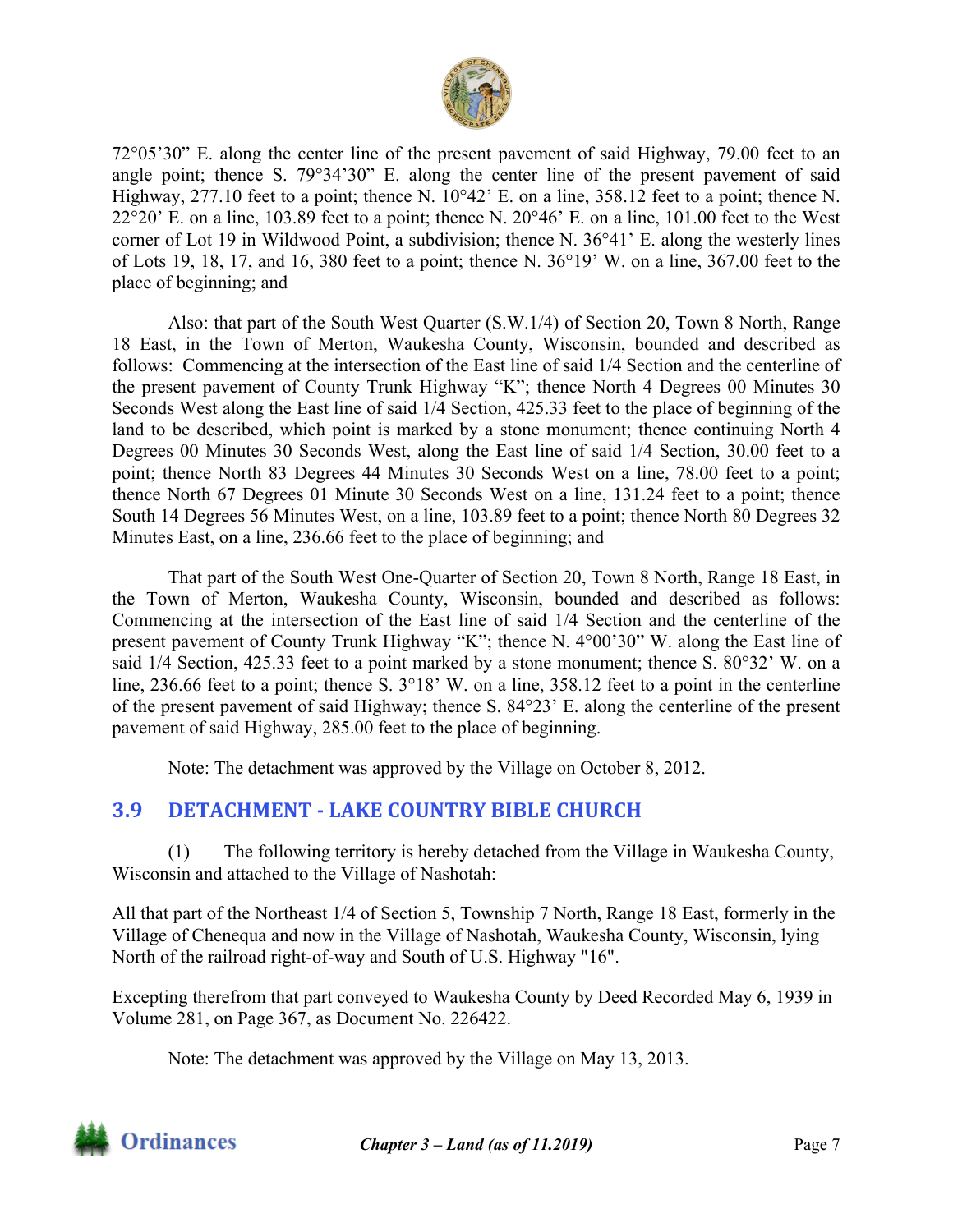

## **3.10 ANNEXATION – VILLAGE OWNED LAND IN THE TOWN OF MERTON.**

(1) The following described territory owned by and lying continuous to the Village in Waukesha County, Wisconsin, is hereby annexed to the Village:

Being all that part of the following described lands currently lying within the boundaries of the Town of Merton, to-wit: All that part of the Northeast 1/4 of Section 33, Township 8 North, Range 18 East, Town of Merton and Village of Chenequa, Waukesha County, Wisconsin, bounded and described as follows:

Commencing at the Northeast comer of said Section 33; thence West along the North line of said Section, 618.14 feet to the point of beginning of the lands herein described; the continuing West along said Section line, 605.96 feet; thence South 01°29' West along the East line of the Village of Chenequa property, 188.50 feet; thence West along said Village property, 115.50 feet; thence South 01°29' West along said Village property, 141.50 feet; thence East and parallel to the North line of said Section, 730 feet; thence North and parallel to the East line of said Section, 329.88 feet to the point of beginning.

(2) The name of the Town from which said territory is detached is the Town of Merton.

Note: The annexation was approved by the Village on October 8, 2018.

#### **3.11 GAS COMPANY LINES.**

(1) The Village does hereby grant unto Wisconsin Natural Gas Company (the "Company"), its successors and assigns, a franchise under and pursuant to the terms of Section 66.0815 Wisconsin Statutes, as a public utility to engage in the distribution and sale to the public of manufactured or natural gas in, upon and under public streets, roads, highways and grounds within the corporate limits of the Village.

(2) Before laying any main or pipe or constructing any manhole under the provisions of this Section a plan showing the proposed location of the same shall be submitted to and approved by the Village Board or its duly authorized representative.

(3) All work under the authority of this Section shall be done in such manner as not to unnecessarily interfere with the ordinary use of the streets, alleys, parks or public grounds of the Village and the Company, in the performance of such work, shall conform to all reasonable regulations now or hereafter prescribed by the Village in regard thereto.

(4) All excavations made under the authority of this Section shall be made with due and reasonable dispatch and the same shall be suitably guarded and all excavations or trenches shall be adequately backfilled and the surface of any street, roads, highways or public ground shall be restored at the expense of the Company to as good or a better condition than that originally existing prior to the commencement of such excavation or trench.